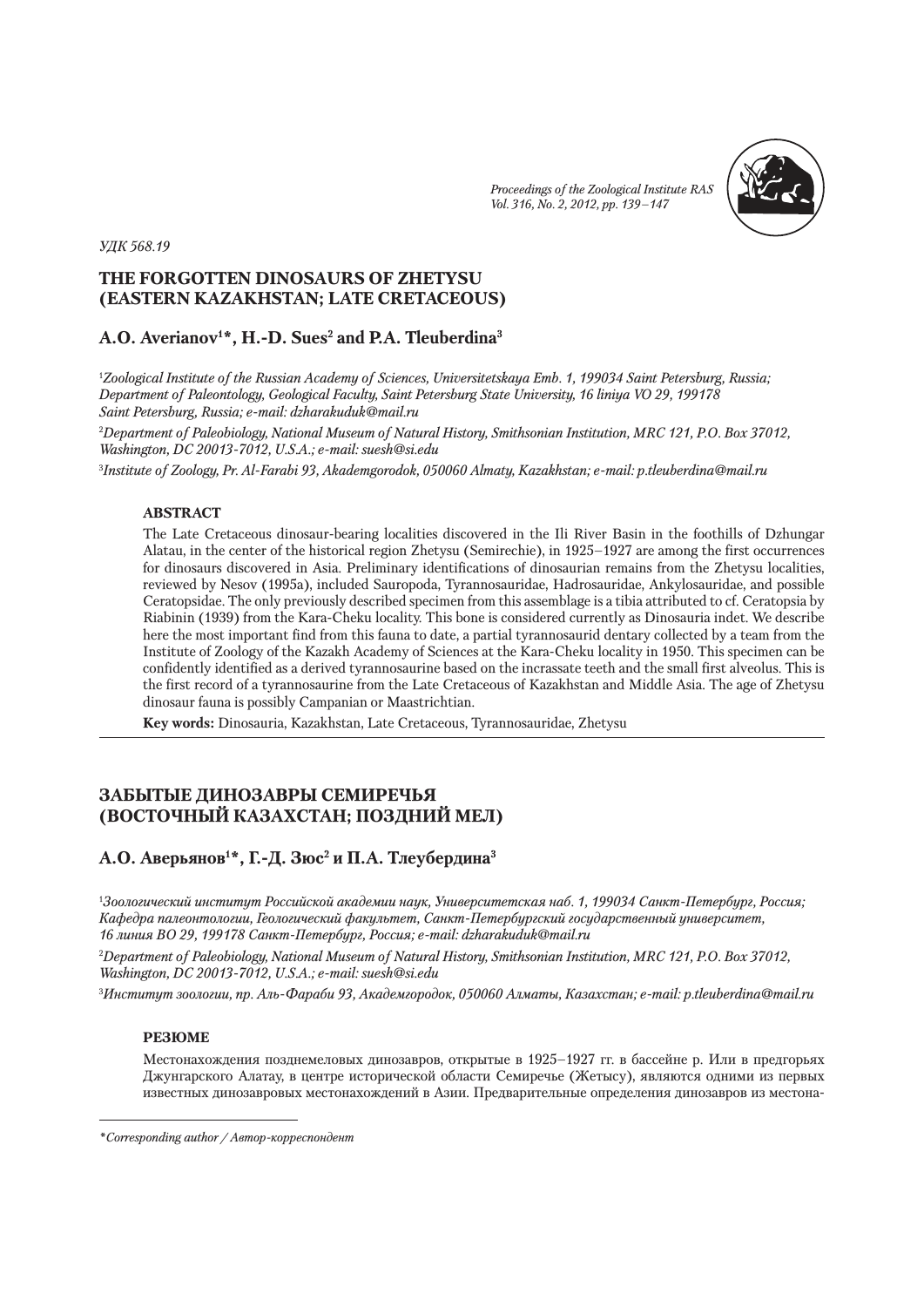хождений Семиречья, ревизованные Несовым (1995), включают Sauropoda, Tyrannosauridae, Hadrosauridae, Ankylosauridae и, возможно, Ceratopsidae. Единственный экземпляр динозавра, описанный ранее из этой фауны, это большая берцовая кость, отнесенная к cf. Ceratopsia Рябининым (1939). Данная находка не может быть определена точнее чем Dinosauria indet. В данной работе мы описываем наиболее важную находку известную в настоящее время из этой фауны – зубную кость тираннозаврида, найденную в 1950 г. сотрудниками Института Зоологии Казахстана в местонахождении Кара-Чеку. Этот экземпляр может быть надежно определен как Tyrannosaurinae indet. по наличию утолщенных зубов и мелким размерам первой зубной альвеолы. Это первая находка продвинутого тираннозаврина в позднем мелу Казахстана и Средней Азии. Возраст динозавровой фауны Семиречья, скорее всего, кампан или маастрихт.

**Ключевые слова:** динозавры, Казахстан, поздний мел, Tyrannosauridae, Семиречье

## **INTRODUCTION**

In Kazakhstan four principal areas have yielded fossil remains of the Late Cretaceous dinosaurs (Fig. 1A): 1) the northeastern Aral Sea region; 2) southern Kazakhstan; 3) the valley of the Ili River; and 4) the Lake Zayssan depression in eastern Kazakhstan. In the last area only fragments of dinosaurian egg-shell have been known from the Manrak Formation on the Taizhuzgen River since 1959 (Nesov 1995a and references therein). Three other areas have occurrences of dinosaurian remains. The most productive is the Bostobe Formation in the northeastern Aral Sea region, which has yielded the stem lambeosaurine *Aralosaurus tuberiferus* Rozhdestvensky, 1968 and various theropods (Rozhdestvensky 1968; Nesov 1995a; Dyke and Malakhov 2004; Averianov 2007 and references therein). The first dinosaurian bones were discovered there in 1956 (Rozhdestvensky 1964). The Syuk Syuk Formation in southern Kazakhstan has yielded remains of the lambeosaurine *Jaxartosaurus aralensis* Riabinin, 1939 as well as indeterminate sauropods, ankylosaurs, and theropods (Riabinin 1939; Rozhdestvensky 1968; Nesov 1995a). Dinosaurian bones were first discovered in this unit in 1923 (Riabinin 1939).

The valley of the Ili River is a part of the historical region Zhetysu (Kazakh) or Semirechie (Семиречье, in Russian), which translates into English as "seven rivers." This territory was the eastern part of the Russian Turkestan and now corresponds to the southeastern part of Kazakhstan and most of Kyrgyzstan. Zhetysu encompasses the basins of seven rivers, of which the Naryn, Chu, and Ili rivers are the largest, and two large lakes (Balkhash and Issyk Kul).

The three dinosaur-bearing localities in the valley of the Ili River were discovered in 1925, 1926, and

1927, shortly after the first discovery of dinosaurs in southern Kazakhstan (Kirikov 1927a, b; Yakovlev 1929). In 1928 a Swedish expedition led by the legendary explorer Sven Hedin found several complete sauropod skeletons in Jurassic strata of the neighboring Chinese part of Dzungaria (now the northern region of the Xinjiang Uyghur Autonomous Region of China). Young (1937) later assigned these finds to a new taxon, *Tienshanosaurus chitaiensis* Young, 1937. Between 1922 and 1925 the famous Central Asiatic Expeditions of the American Museum of Natural History explored the Gobi Desert of Mongolia and discovered complete dinosaurian skeletons and the first undisputed dinosaurian eggs and nests (Andrews 1932). Inspired by these discoveries, the Academy of Sciences of the USSR sent two expeditions to Zhetysu (in 1927 and 1929) to search for additional dinosaurian fossils (Gartman-Veinberg 1927; Efremov 1931). The results of these expeditions were for the most part disappointing as no complete or even partially articulated dinosaurian skeletons were recovered. Since that time the Cretaceous vertebrate sites in eastern Kazakhstan have not been considered promising for further exploration and have rarely been visited by paleontologists (Efremov 1931, 1933, 1944; Yur'ev 1954; Rozhdestvensky 1964; Rozhdestvensky and Khozatsky 1967). This report summarizes the known data about the Late Cretaceous dinosaur-bearing localities in the Ili River valley and their potential for future investigation.

**Institutional abbreviations.** CCMGE, Chernyshev's Central Museum of Geological Exploration, Saint Petersburg, Russia; IZK, Institute of Zoology, Almaty, Kazakhstan; ZIN PH, Zoological Institute of the Russian Academy of Sciences, Paleoherpetological Collection, Saint Petersburg, Russia.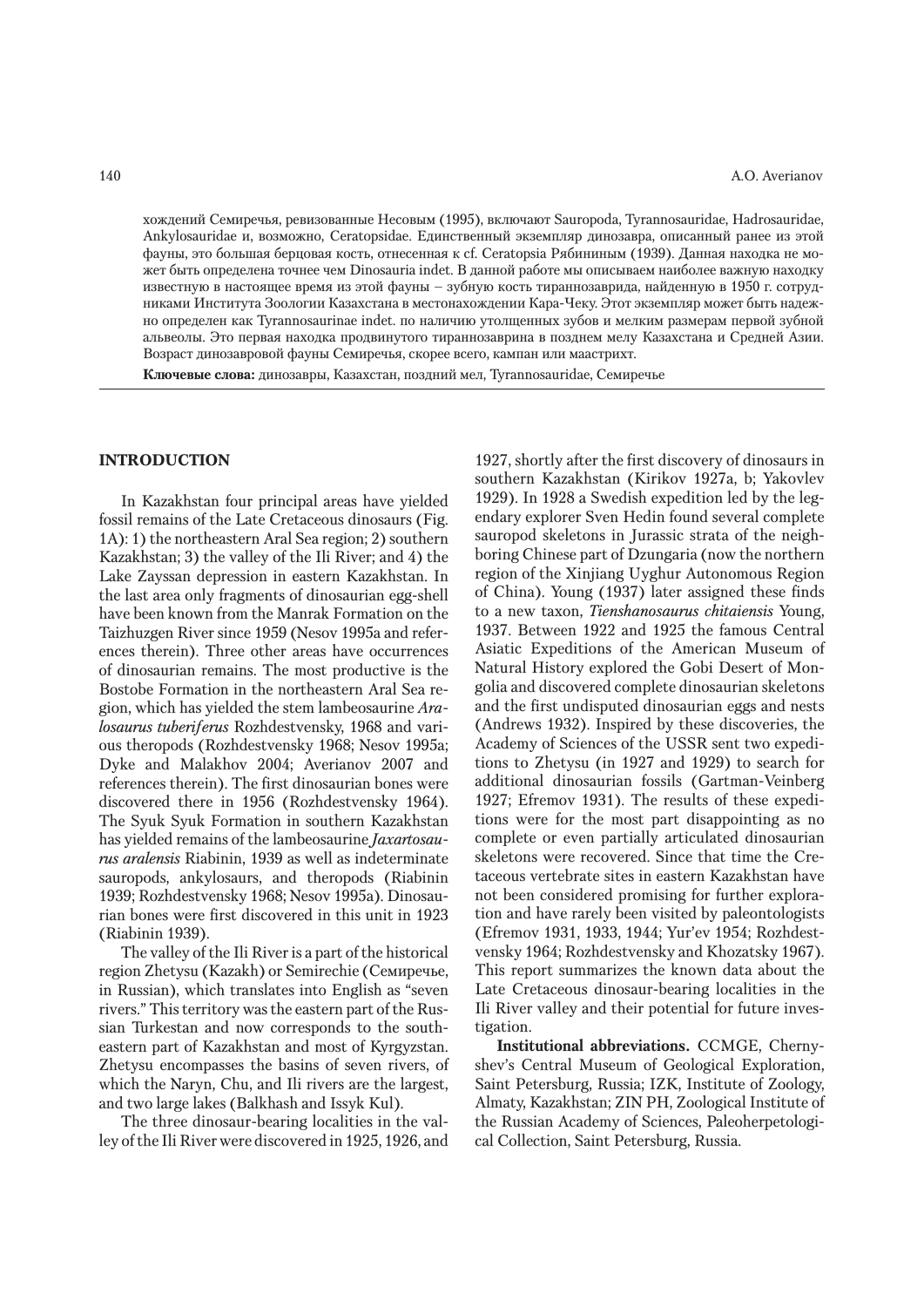# **LATE CRETACEOUS VERTEBRATE LOCALITIES IN THE ILI RIVER VALLEY**

**1. Karaoi** (= Karoi), Almaty Province, Kazakhstan (Fig. 1B). The local area Karaoi (meaning "black lowland"; "local area" is used here as the translation of the Russian geographic term "урочище") is situated on the left bank of the Ili River between the Kurtu River (to the north and west), the Ili River (to the east), and the sands of the Moin-Kum (to the south) (Fig. 1B). In 1927 D.I. Yakovlev discovered fragments of large dinosaurian bones in a dry creek near the well Sary-Kuduk in a layer of brown conglomerate (Yakovlev 1929). According to Efremov (1944), the bones are light grey in color, fragmentary, and water-worn. Efremov (1944) listed remains of Hadrosauridae, Ornithomimidae and Trionychidae for this locality. Additional dinosaurian bones were recovered in this area, specifically in Tassai Creek, during the 1950s (Bazhanov and Kostenko 1958).

**2. Shokpakty-Ozek**, a dry creek on the left tributary of the Kerbulak River, which is a right tributary of the Ili River in Almaty Province, Kazakhstan (Fig. 1B). Dinosaurian bones and silicified tree trunks were discovered in sandy deposits (Bazhanov and Kostenko 1958).

**3. Zholaman**, village and railway station on the Turkestan-Siberia Railway between Saryozek and Almaty, in the Arkarly Mountains in Almaty Province, Kazakhstan (Fig. 1B). Dinosaurian bones and silicified tree trunks were found in the vicinity of the railway station (Bazhanov and Kostenko 1958; Nurumov 1964).

**4. Kara-Cheku** (= Karachoku, Karacheko, Karashoky, Dzhurtan, Dzhurtas, Dzhurmas), 2 km southwest of the Kara-Chok village, on the right bank of the Ili River, Almaty Province, Kazakhstan (Fig. 1B; Efremov 1944 erroneously indicated a position on the left bank of the Ili River). The first dinosaurian bones were discovered at this locality by A.P. Kirikov during prospecting for manganese in 1926 (Kirikov 1927a, b). Kirikov found abundant dinosaurian bones in the Dzhurtan dry creek 2 km southwest of the Kara-Chok village. Based on identifications by A.N. Riabinin (cited by Kirikov 1927b) these materials included remains of Hadrosauridae and Ceratopsidae, the last family likely represented by *Triceratops* Marsh, 1889. In 1927 the locality was further explored by the Ili Expedition of the Academy of Sciences

(Efremov 1931), and limited excavation was undertaken by E.I. Belyaeva and M.G. Prokhorov from the Paleontological Institute in Moscow. Large dinosaurian bones and pieces of tree trunks were found in cross-bedded black conglomerates. According to Riabinin (1939) the dinosaurian material from Kara-Cheku consists of poorly preserved bone fragments of Hadrosauridae and Stegosauria. Riabinin (1939, pl. 14, fig. 2) figured a left tibia (cataloged as CCMGE 74/5009) from Kara-Cheku and referred it to cf. Ceratopsia. This specimen can no longer be located in the CCMGE collection and thus its affinities cannot be assessed. However, the proportions of this bone and lack of partial co-ossification with the astragalus differ from those in Ceratopsidae (e.g., Hatcher et al. 1907: pl. 16). Efremov (1944) cited for the Kara-Cheku locality the occurrence of Hadrosauridae, Tyrannosauridae, Ornithomimidae, numerous bones of Sauropoda (Titanosauridae), possible Stegosauria and "Acanthopholidae" [=Nodosauridae], as well as numerous shell fragments referable to Trionychidae. The reports of stegosaurs and nodosaurs are probably based on remains of Ankylosauridae (Nesov 1995). A.K. Rozhdestvensky (1964) mentioned the occurrence of dinosaurian skull and jaw fragments at this locality but did not consider the site promising for further work.

In 1950s the locality was revisited by paleontologists from the Laboratory of Paleobiology of the Institute of Zoology of the Kazakh Academy of Sciences (Bazhanov and Kostenko 1958). One dinosaurian bone fragment from this locality was subsequently analyzed to determine its chemical composition (Bazhanov 1947). Later Bazhanov and Kostenko (1958: p. 13) reported the discovery at Kara-Cheku of a partial mandible of "*Tiranosaurus* [sic] sp., similar to *T. baator* [sic] from the Late Cretaceous of Mongolia." It was stated that V.S. Bazhanov collected this specimen in 1951, but this date was corrected to 1950 by a hand-written note (possibly made by the author) in the personal copy of the book belonging to one of us (AA). The specimen was also mentioned in the editorial footnote to the paper by Khozatsky (1957: p. 20) devoted to the history of trionychid turtles in Kazakhstan as a lower jaw of "*Tiranosaurus* [sic] aff. *bater* [sic] from Karacheko."

The jaw fragment (Fig. 2A-C) is now on display at the Museum of Nature in Almaty where it is accompanied by the label "*Tirannosaurus* [sic] sp., a carnivorous tyrannosaur; jaw fragment; Sary-Ozek,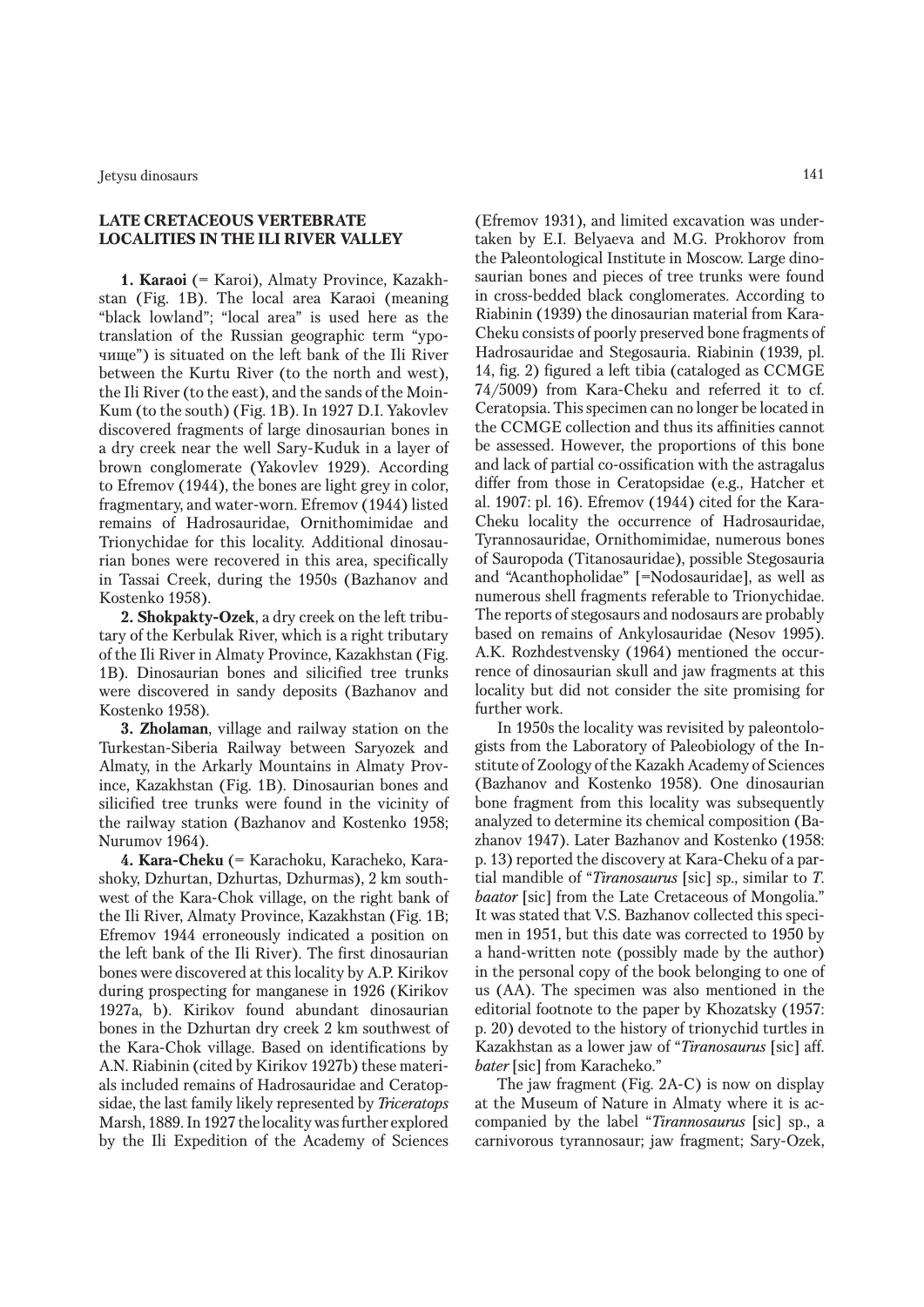### 142 A.O. Averianov



**Fig. 1.** Map of Kazakhstan (A) showing position of the principal areas with dinosaur localities (1, northeastern Aral Sea region; 2, southern Kazakhstan; 3, valley of the Ili River; 4, Lake Zayssan depression) and map of the valley of the Ili River (B) in the southwestern foothills of Dzhungar Alatau in eastern Kazakhstan with position of dinosaur-bearing localities (1, Karaoi; 2, Shokpakty-Ozek; 3, Zholaman; 4, Kara-Cheku; 5, Kshi-Kalkan). Map B is modified from http://maps.google.ru/maps.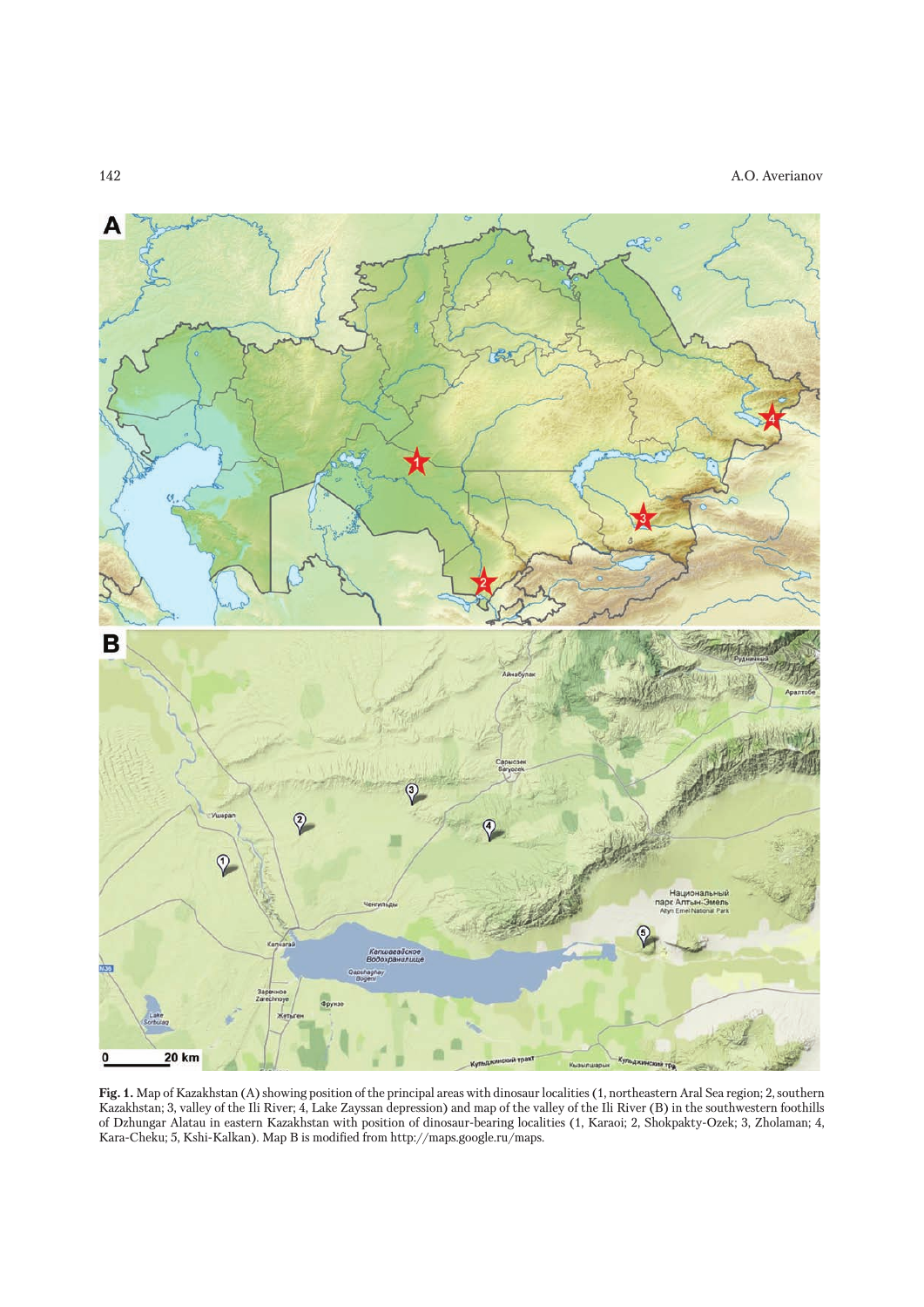#### Jetysu dinosaurs 143

local area Karaoi; collected by V.V. Kuznetsov; identified by T.N. Nurumov" (Fig. 2D).

L.I. Khozatsky (1957: p. 19) noted shell fragments of unusually large trionychid turtles in the collection made during the excavation in "Dzhurmas" [=Dzhurtan] Creek in 1927. He erroneously thought that Dzhurtan Creek is part of the Kshi-Kalkan locality (see below). The editorial footnote to this paragraph indicated that "this locality is practically exhausted." However, it is not clear if this comment referred to the Kshi-Kalkan or the Dzhurtan site.

L.A. Nesov (1995b) described a carapace fragment of *Adocus* sp. collected by E.I. Belyaeva and M.G. Prokhorov from the Dzhurtas ravine in 1927. He followed Khozatsky in the erroneous referral of Dzhurtas to the Kshi-Kalkan locality (see also Nesov 1995a, 1997). Syromyatnikova and Danilov (2009) assigned this specimen and a few other shell fragments from the 1927 excavation (collection ZIN PH 92) to a new species, *Adocus dzhurtasensis* Syromyatnikova et Danilov, 2009.

**5. Kshi-Kalkan** (=Kalkan, Malyi Kalkan), southwest margin of the Kshi-Kalkan Mountains, on the right bank of the Ili River, Almaty Province, Kazakhstan (Fig. 1B). Dinosaurian bones were first discovered here in 1925 by a geological expedition led by V.G. Mukhin (Kirikov 1927a). Kirikov (1927b) cited for the Kshi-Kalkan locality the occurrence of Hadrosauridae and Ceratopsidae (tibia and fibula fragment of *Triceratops*) based on identifications by A.N. Riabinin. The Ili Expedition of the Academy of Sciences of the USSR further explored this locality in 1927 (Efremov 1931). Dinosaurian bones and tree trunks occur in a coarse conglomerate cemented by white sandstone. According to Efremov (1944) the most common bones were those of Hadrosauridae. There were also numerous remains of theropods (Tyrannosauridae and Ornithomimidae). Additional faunal elements included Ceratopsidae, Stegosauridae and Acanthopholidae [=Nodosauridae]. Efremov (1944: p. 45) noted that "at this locality for the first time among other localities were found undoubted ceratopsids like *Triceratops*. There are large dorsal plates, different from those known for ankylosaurs and extremely similar to plates typical for stegosaurs." A discovery of stegosaurian remains is rather unlikely for the Late Cretaceous. Possibly this description made reference to ankylosaurian osteoderms. Efremov also noted bones of sauropods possibly referable to Titanosauridae. Among turtles,

the most common remains are plates of Trionychidae. There are also some shell elements of "Testudinidae" [=Adocidae?]. In 1932 a party from the Geological Exploration Bureau of Gas Fields collected additional dinosaurian remains from the Kshi-Kalkan Mountains, in a gully called Enbekish. These remains include two large fragments of indeterminate bones and a dinosaurian rib fragment (CCMGE 1/4242). Rozhdestvensky (1964) considered Kshi-Kalkan not particularly promising for further exploration.

## **SYSTEMATICS**

**Dinosauria Owen, 1842 Saurischia Seeley, 1887 Theropoda Marsh, 1881 Tyrannosauroidea Osborn, 1905 Tyrannosauridae Osborn, 1905 Tyrannosaurinae Osborn, 1905 Tyrannosaurinae gen. et sp. indet.** (Fig. 2)

**Material.** IZK 33/MP-61, a right dentary missing the posterior portion and all functional teeth.

**Locality and horizon.** Kara-Cheku, Almaty Province, Kazakhstan. Unnamed Late Cretaceous unit.

**Description.** The dentary lacks a few missing smaller pieces along the alveolar margin and much of the posterior part of the bone with the greater part of the Meckelian fossa and the posteroventral process of the dentary. On the lingual surface of the dentary, a piece is missing between the fourth and sixth alveoli and a smaller fragment at the ninth alveolus (Fig. 2A–C); both were restored in colored plaster. The preserved length of the dentary is about 49 cm. The bone attains its greatest height between the third and fourth alveoli (about 14 cm). The lowest point of the dentary is at the level of the eighth alveolus. Thus the dorsal margin of the element is slightly convex anteriorly and concave posteriorly. The ventral margin of the dentary is nearly straight. The anterior margin of the element extends obliquely so that the dorsal margin projects anteriorly beyond the ventral margin by three alveoli. The dentary is widest labiolingually at the level of the fourth alveolus and gradually becomes narrower both anteriorly and posteriorly.

The labial surface of the dentary bears two rows of poorly preserved neurovascular foramina. The ventral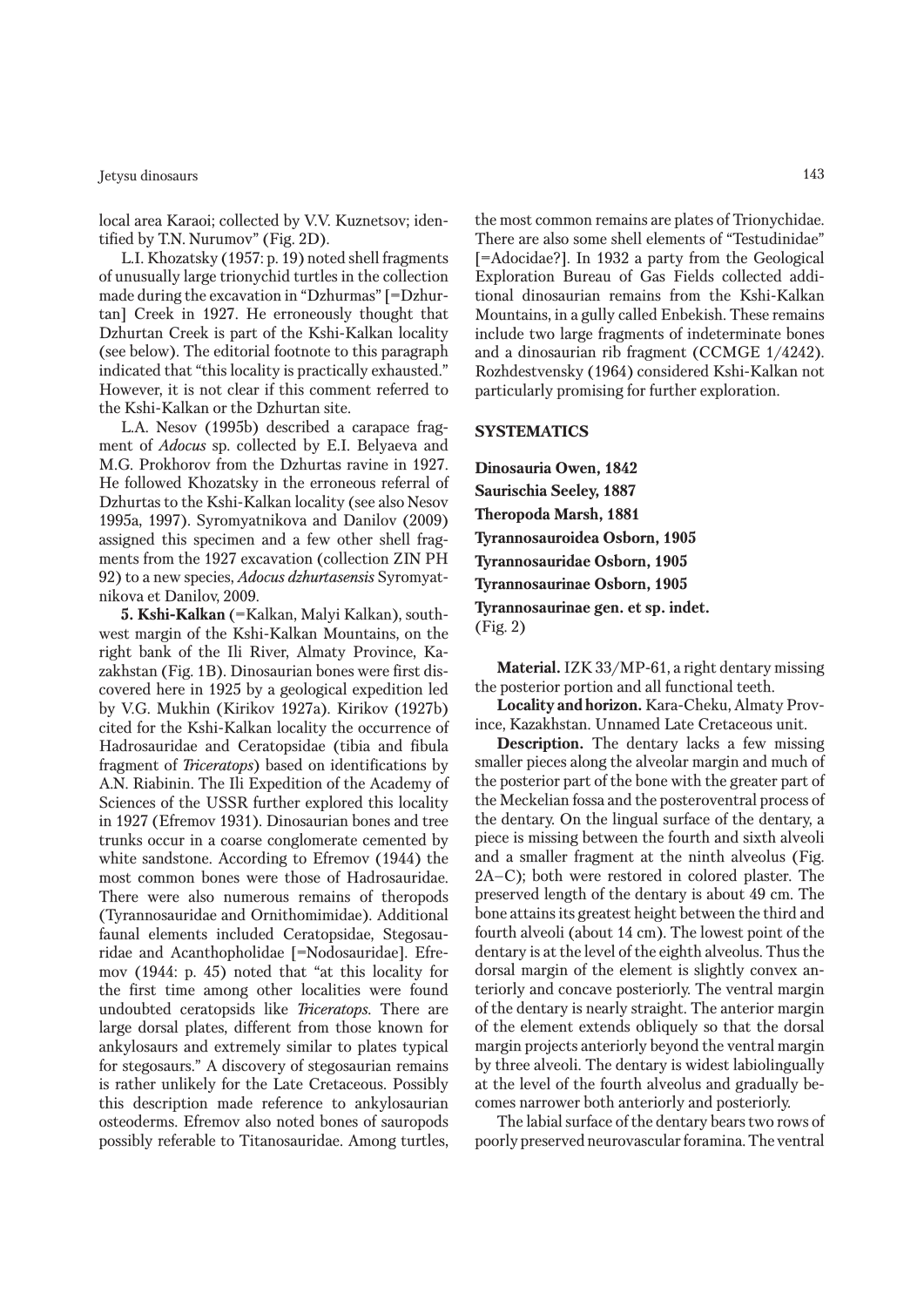

**Fig. 2.** Tyrannosaurinae indet., IZK 33/MP-61, partial right dentary in dorsal (A), lingual (B), and labial (D) views with accompanying outline drawings showing position of parts restored in plaster (grey) and the museum exhibit label (D). Abbreviations: *ipl*, interdental plates; *Mf*, Meckelian fossa; *Mgr*, Meckelian groove; *sgr*, supradental groove; *sy*, symphysis. Numbers 1-10 denote tooth positions. Scale  $bar = 10$  cm.

row of openings extends close to the ventral margin of the bone, whereas the dorsal row is separated from the dorsal margin by a distance equal to one fourth or one third of the height of the dentary. Another row of large foramina extends along the anterior margin of the dentary.

On the lingual side of the dentary the symphyseal surface is rather smooth and extends posteriorly toward the level of the fourth alveolus. However, the posterior extent of the surface cannot be determined due to damage to the bone in this region. The Meckelian groove can be clearly traced only between the eighth and eleventh alveoli. It is narrow in its preserved anterior portion; posteriorly, its ventral edge is not clearly visible. Most of the posterior end of the dentary is missing. The only intact part is situated just below the Meckelian groove and contains a small triangular depression, which represents the anterior end of the Meckelian fossa. This end is situated at the level of the (missing) twelfth alveolus, as in other tyrannosaurines (e.g., Maleev 1974: fig. 14; Brochu 2003: fig. 40B, D; Hone et al. 2011: fig. 3B, D).

The interdental plates are well developed and fused with the lingual ends of the interalveolar septa. The interdental plates separated from each other, as in other tyrannosaurids (Currie 2003). They are also set off from the lingual surface of the mandibular ramus by a distinct groove that probably housed the dental lamina. The better preserved posterior interdental plates are triangular and lack distinct sculpturing. The incomplete dentary preserves eleven alveoli. The original number of tooth positions in the dentary may have been as high as fifteen based on the relative position of the anterior end of the Meckelian fossa (see above). The first alveolus of the dentary is only about half as large as the second. It is incomplete anteriorly but there appears to be no space between the tooth row and mandibular symphysis. The fourth alveolus is the largest, although its size appears somewhat exaggerated by the loss of the lingual wall. The more posterior alveoli gradually decrease in size posteriorly. Most alveoli are empty. Remnants of roots are preserved in the third and eighth alveoli. The tenth alveolus contains the broken crown of a replacement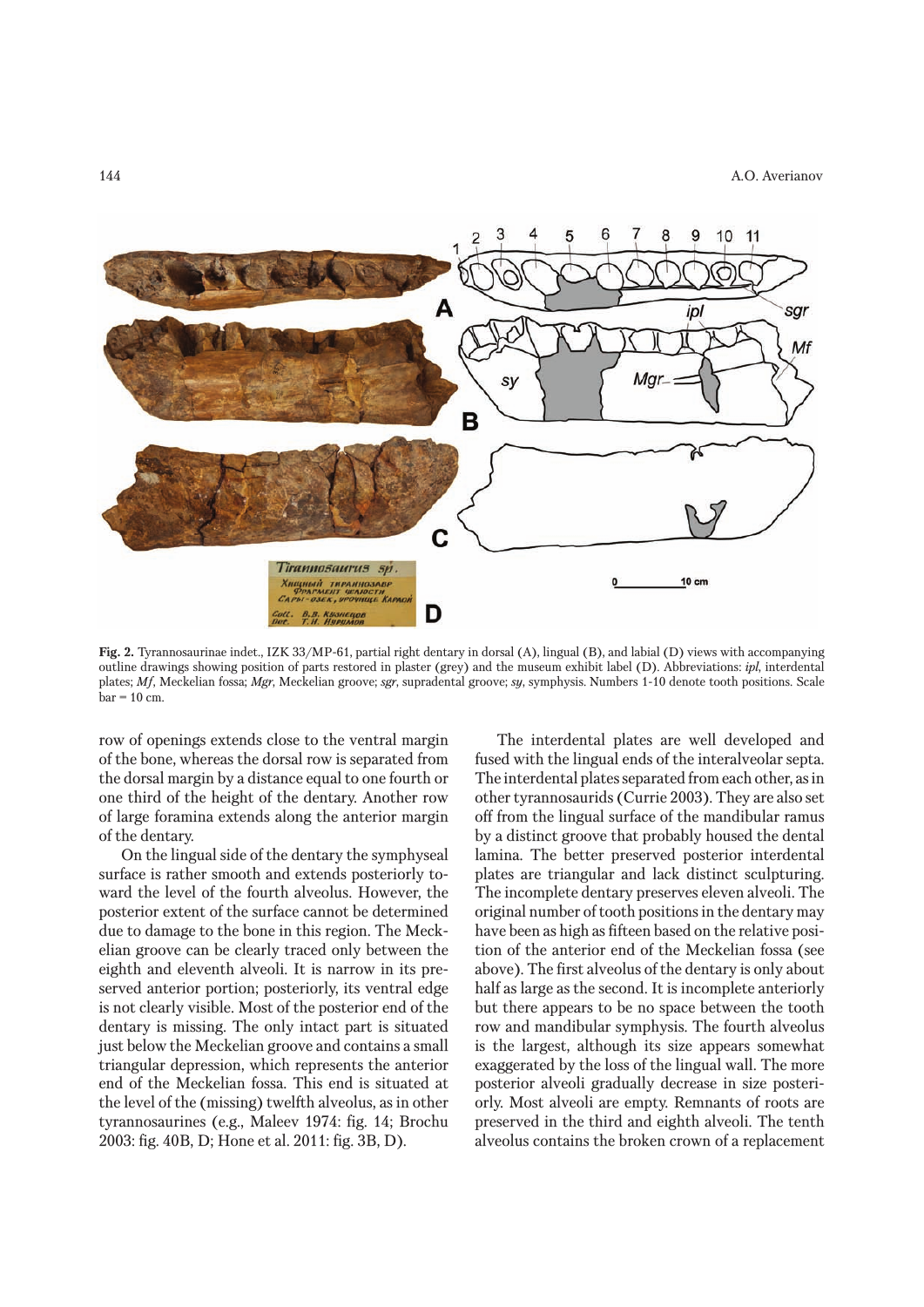tooth with a distinct mesial carina. The distal part of this tooth has been destroyed. The mesiodistal length of the replacement tooth crown is about 25 mm and its labiolingual width is 17.5 mm (width-to-length ratio of 70%).

### **PHYLOGENETIC POSITION OF THE KARA-CHEKU TYRANNOSAURINE**

IZK 33/MP-61 can be confidently referred to Tyrannosauroidea based on the following combination of character states: large size; strongly concave dorsal margin of dentary in labial (lateral) view; dorsoventrally shallow Meckelian groove; and unfused interdental plates (Currie 2003; Currie et al. 2003; Brusatte et al. 2010; Carr and Williamson 2010; Hone et al. 2011). An almost straight anterior margin of dentary is also characteristic for Tyrannosauroidea (Carr and Williamson 2010; Brusatte et al. 2010), although the transition between the anterior and ventral margins of IZK 33/MP-61 is below the third rather than the fourth alveolus (as in other tyrannosauroids). The labiolingually thick (incrassate) teeth of IZK 33/MP-61, based on the partial replacement tooth in the tenth alveolus, supports assignment of this specimen to Tyrannosauridae. Non-tyrannosaurid tyrannosauroids as well as some tyrannosaurids (*Alioramus* Kurzanov, 1976, *Teratophoneus* Carr, Williamson, Britt et Stadtman, 2011) have labiolingually flattened tooth crowns with a labiolingual (transverse) width at the base of less than 60% of the mesiodistal length (Brusatte et al. 2010, 2012). In *Albertosaurus* Osborn, 1905, *Daspletosaurus* Russell, 1970*,* and *Gorgosaurus* Lambe, 1914, the transverse width of the crown base is greater than 60% of the mesiodistal length, whereas in *Tarbosaurus* Maleev, 1955 and *Tyrannosaurus* Osborn, 1905 the transverse width of the crown is nearly equal to its mesiodistal length. The ontogenetic and positional variability of this character state has not yet been examined in detail. In IZK 33/MP-61 the single preserved posterior tooth crown has width to length ratio 70%, which is almost identical to the ratio for a dentary tooth of *Tarbosaurus* figured by Maleev (1974: fig. 15). IZK 33/MP-61 is clearly different from *Alioramus* from the Late Cretaceous of Mongolia in having labiolingually thick (incrassate) teeth and a relatively deeper, more robust dentary (Brusatte et al. 2009, 2012). IZK 33/MP-61 differs from other tyrannosaurines in the smooth texture of the dentary symphysis, which

is distinctly rugose in *Tyrannosaurus* and *Tarbosaurus* (Brusatte et al. 2010). However, it shares with these two taxa the presence of a distinctly smaller first dentary alveolus, a feature absent in other tyrannosauroids (Brusatte et al. 2010). This character state is also present in the tyrannosaurine *Zhuchengtyrannus* Hone et al., 2011 from the Campanian of Shandong Province, China (Hone et al. 2011). The incrassate teeth and reduced first dentary alveolus of IZK 33/ MP-61 support its referral to derived Tyrannosaurinae including *Tarbosaurus*, *Tyrannosaurus*, and *Zhuchengtyrannus*. Thus the original identification of this specimen as *Tyrannosaurus* or *Tarbosaurus* was not far off the mark.

### **DISCUSSION**

The Late Cretaceous dinosaurian fauna of Zhetysu (eastern Kazakhstan) has been known since the 1920s, almost as long as the famous dinosaurian assemblages from the Gobi Desert of Mongolia. Efremov (1944) noted that more than 1500 catalogued specimens had been collected from the Kazakh localities. To date, however, only a single fossil, an incomplete tibia (CCMGE 74/5009) from Kara-Cheku, has been reported in the literature (Riabinin 1939: pl. 14, fig. 2). The Zhetysu fauna, based on the review by Nesov (1995a), includes five dinosaurian groups: Sauropoda, Tyrannosauridae, Hadrosauridae, Ankylosauridae, and possible Ceratopsidae. The presence of the last group (which is rare in Asia) cannot be confirmed. The tibia figured by Riabinin is not referable to Ceratopsidae. The first four groups of dinosaurs are also known from the Maastrichtianage Nemegt Formation of the Gobi Desert, including the tyrannosaurine *Tarbosaurus* (Weishampel et al. 2004). Hadrosauridae, Ankylosauridae, the tyrannosaurine *Zhuchengtyrannus*, Ceratopsidae and Leptoceratopsidae have been recorded from the Campanian Wangshi Series of Shandong Province, China (Xu et al. 2010a, b; Hone et al. 2011). Thus, the tyrannosaurine from Kara-Cheku and its associated fauna may well be Campanian or Maastrichtian in age. Nesov (1995b) and Syromyatnikova and Danilov (2009) previously considered the Zhetysu assemblage Santonian to early Campanian in age. Additional work is needed to constrain the age of this assemblage.

IZK 33/MP-61 represents the first record of a derived tyrannosaurine with incrassate teeth from the territory of Kazakhstan and from Middle Asia.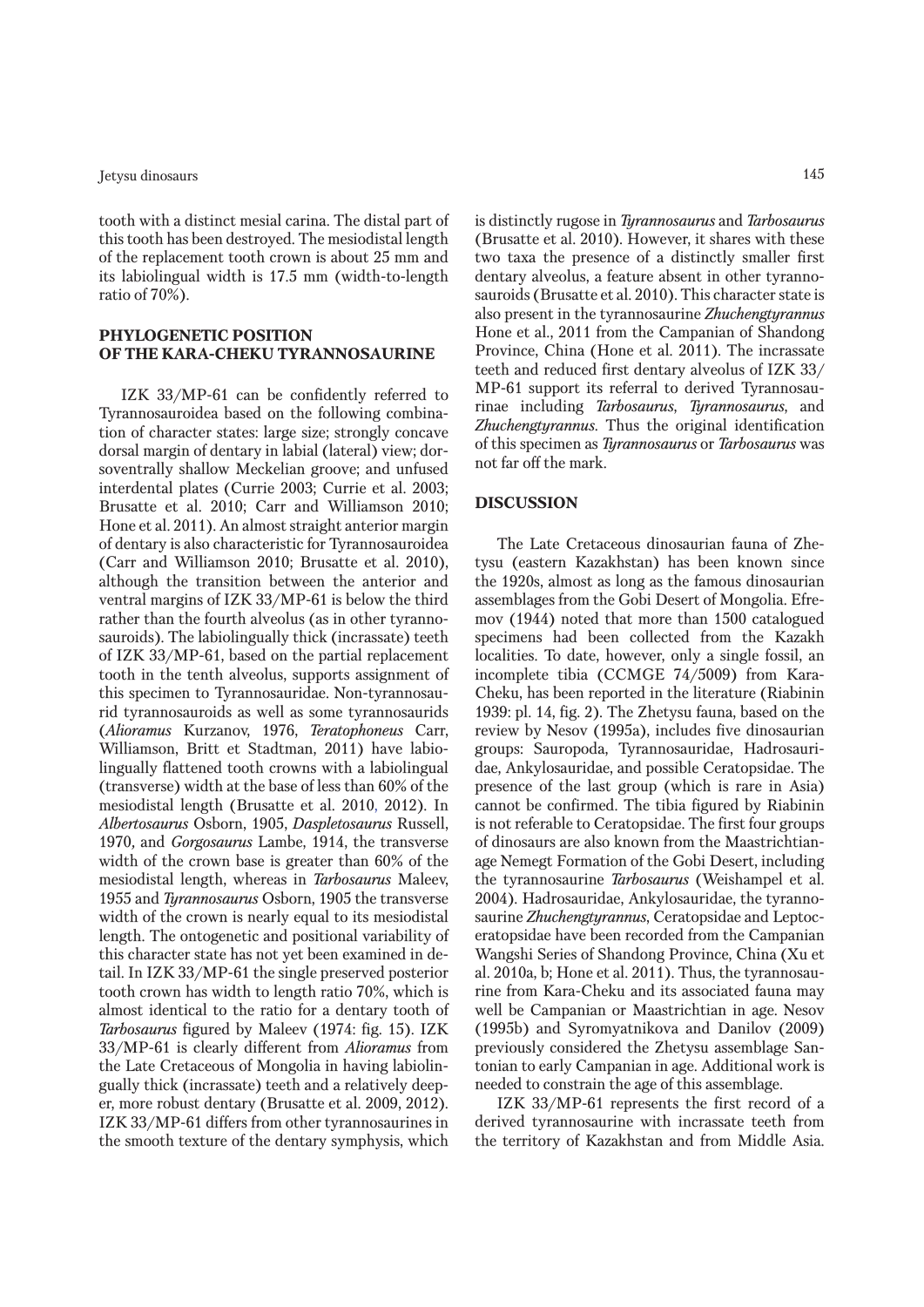The Zhetysu region clearly has significant potential for future dinosaurian discoveries.

## **ACKNOWLEDGMENTS**

We are grateful to Dmitry Grigoriev for taking photographs of IZK 33/MP-61 and to Philipp Trikolidi for the help with geological literature. We thank Stephen Brusatte (American Museum of Natural History, New York) for reviewing the manuscript and offering helpful suggestions. The laboratory work of AA was supported by the St. Petersburg State University (grant NIR 3.39.148.2011) and Ministry of Education and Science of Russian Federation (contract 16.518.11.7070).

#### **REFERENCES**

- **Andrews R.C. 1932.** The New Conquest of Central Asia: A Narrative of the Explorations of the Central Asiatic Expeditions in Mongolia and China, 1921–1930. (Natural History of Central Asia, Vol. 1.) New York, American Museum of Natural History. 678 p.
- **Averianov A.O. 2007.** Theropod dinosaurs from the Late Cretaceous of North-East Aral Sea area, Kazakhstan. *Cretaceous Research*, **28**: 532–544.
- **Bazhanov V.S. 1947.** [Remains of large Cretaceous dinosaurs in the Tobol River Basin]. *Vestnik Akademii Nauk Kazakhskoi SSR*, **5**: 38–40. [In Russian]
- **Bazhanov V.S. and Kostenko N.N. 1958.** [Scheme of stratigraphy of Tertiary deposits of South-Eastern Kazakhstan and Northern Kirghizia in light of paleontological data]. *Materialy po Istorii Fauny i Flory Kazakhstana*, **2**: 5–16. [In Russian]
- **Brochu C.A. 2003.** Osteology of *Tyrannosaurus rex*: insights from a nearly complete skeleton and highresolution computed tomographic analysis. *Society of Vertebrate Paleontology Memoir*, 7: 1–138.
- **Brusatte S.L., Carr T.D., Erickson G.M., Bever G.S. and Norell M.A. 2009.** A long-snouted, multihorned tyrannosaurid from the Late Cretaceous of Mongolia. *Proceedings of the National Academy of Sciences*, **106**: 17261–17266.
- **Brusatte, S.L. Carr T.D. and Norell M.A. 2012.** The osteology of *Alioramus*, a gracile and long-snouted tyrannosaurid (Dinosauria: Theropoda) from the Late Cretaceous of Mongolia. *Bulletin of the American Museum of Natural History*, **369**: 1–197.
- **Brusatte S.L., Norell M.A., Carr T.D., Erickson G.M., Hutchinson J.R., Balanoff A.M., Bever G.S., Choiniere J.N. Makovicky, P.J. and Xu X. 2010.**  Tyrannosaur paleobiology: New research on ancient exemplar organisms. *Science*, **329**: 1481–1485.
- **Carr T.D. and Williamson T.E. 2010.** *Bistahieversor sealeyi*, gen. et sp. nov., a new tyrannosauroid from New

Mexico and the origin of deep snouts in Tyrannosauroidea. *Journal of Vertebrate Paleontology*, **30**: 1–16.

- **Currie P.J. 2003.** Cranial anatomy of tyrannosaurid dinosaurs from the Late Cretaceous of Alberta, Canada. *Acta Palaeontologica Polonica*, **48**: 191–226.
- **Currie P.J., Hurum J.H. and Sabath K. 2003.** Skull structure and evolution in tyrannosaurid dinosaurs. *Acta Palaeontologica Polonica*, **48**: 227–234.
- **Dyke G.J. and Malakhov D.V. 2004.** Abundance and taphonomy of dinosaur teeth and other vertebrate remains from the Bostobynskaya Formation, north-east Aral Sea region, Republic of Kazakhstan. *Cretaceous Research*, **25**: 669–674.
- **Efremov I.A. 1931.** [Dinosaurs in the red beds of Middle Asia]. *Trudy Paleozoologicheskogo Instituta AN SSSR*, **1**: 217–221. [In Russian]
- **Efremov I.A. 1933.** [Two fields of death of past geological epochs of the USSR]. *Priroda*, **7**: 61–63 [In Russian].
- **Efremov I.A. 1944.** [Dinosaur horizon of Middle Asia and some questions of stratigraphy]. *Izvestiya Akademii Nauk SSSR, Seriya Geologicheskaya*, **3**: 40–58. [In Russian]
- **Gartman-Veinberg A.P.** 1927. [On the paleontological collection made on Ili River (Kazakhstan) by Academy of Sciences expedition in 1927]. In: [Proceedings of the Third All-Russian Congress of Zoologists, Anatomists and Histologists. Leningrad, December 14–20, 1927]. Leningrad: 111–112. [In Russian]
- **Hatcher J.B., Marsh O.C. and Lull R.S. 1907.** The Ceratopsia. *Monographs of the United States Geological Survey*, **49**: 1–300.
- **Hone D.W.E., Wang K., Sullivan C., Zhao X., Chen S., Li D., Ji S., Ji Q. and Xu X. 2011.** A new, large tyrannosaurine theropod from the Upper Cretaceous of China. *Cretaceous Research*, **32**: 495–503.
- **Khozatsky L.I. 1957.** [To the history of trionychid turtles in Kazakhstan]. *Izvestiya Akademii Nauk Kazakhskoi SSR, Seriya Biologicheskaya*, **2**: 15–30. [In Russian]
- **Kirikov A.P. 1927a.** [New finding of reptile remains in Zhetysu (Semirechie)]. *Vestnik Geologicheskogo Komiteta*, **2**: 33. [In Russian]
- **Kirikov A.P. 1927b.** [On the continental deposits of Semirechie]. *Izvestiya Geologicheskogo Komiteta*, **46**: 453–462. [In Russian]
- **Maleev E.A. 1974.** [Giant carnosaurs of the family Tyrannosauridae]. *Trudy Sovmestnoi Sovetsko-Mongol'skoi Paleontologicheskoi Ekspeditsii*, **1**: 132–191. [In Russian]
- **Nesov L.A. 1995a.** [Dinosaurs of Northern Eurasia: New Data about Assemblages, Ecology and Paleobiogeography]. Saint Petersburg, Izdatelstvo Sankt-Peterburgskogo Universiteta. 156 p. [In Russian]
- **Nesov L.A. 1995b.** On some Mesozoic turtles of the Fergana Depression (Kyrgyzstan) and Dzhungar Alatau Ridge (Kazakhstan). *Russian Journal of Herpetology*, **2**: 134–141.